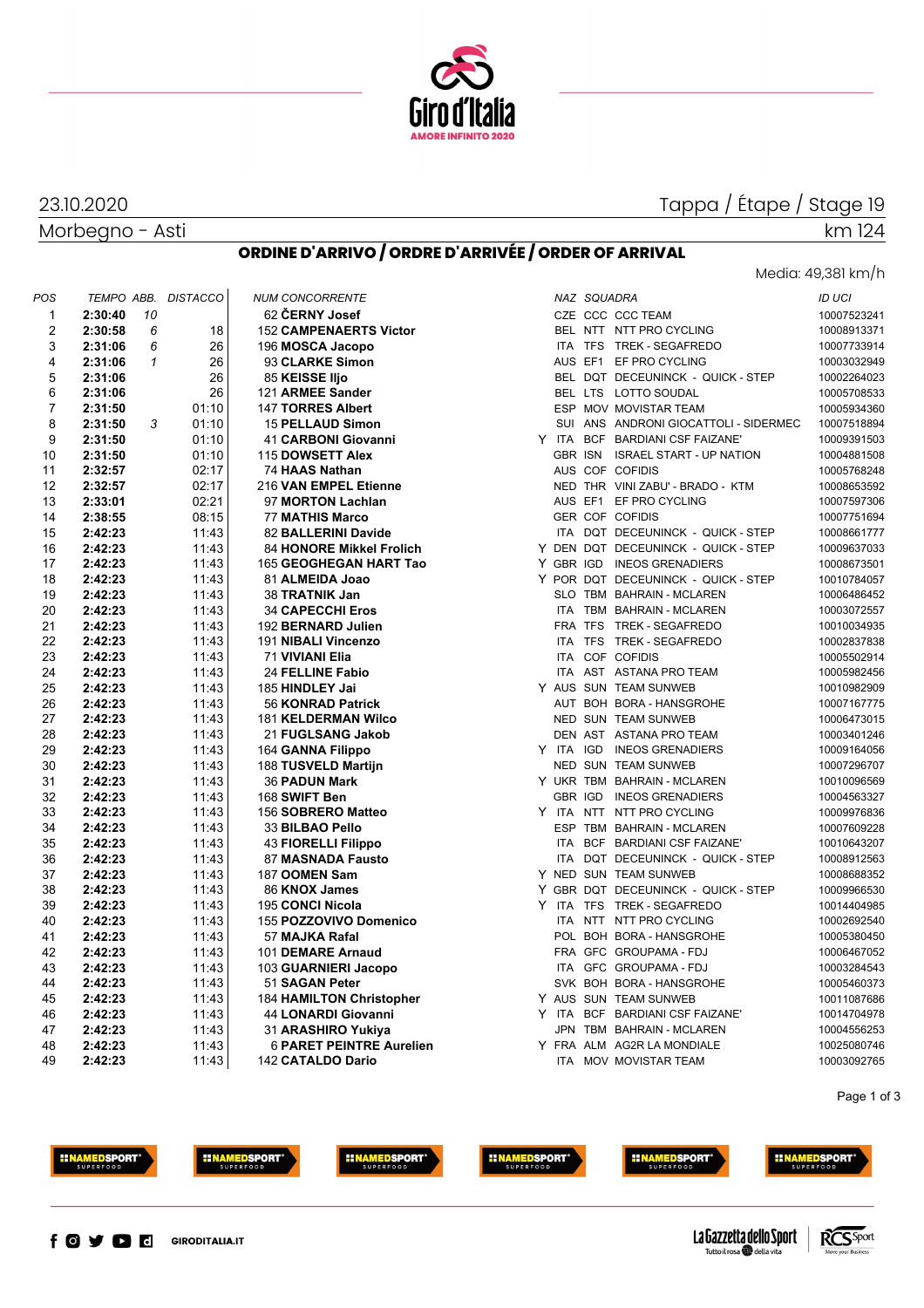

## Tappa / Étape / Stage 19

Media: 49,381 km/h

km 124

## Morbegno - Asti

23.10.2020

### **ORDINE D'ARRIVO / ORDRE D'ARRIVÉE / ORDER OF ARRIVAL**

| POS | TEMPO ABB. | <b>DISTACCO</b> | <b>NUM CONCORRENTE</b>           |  | NAZ SQUADRA |                                         | <b>ID UCI</b> |
|-----|------------|-----------------|----------------------------------|--|-------------|-----------------------------------------|---------------|
| 50  | 2:42:23    | 11:43           | 2 BIDARD Francois                |  |             | FRA ALM AG2R LA MONDIALE                | 10009363817   |
| 51  | 2:42:23    | 11:43           | 145 SAMITIER Sergio              |  |             | Y ESP MOV MOVISTAR TEAM                 | 10015982954   |
| 52  | 2:42:23    | 11:43           | 27 RODRIGUEZ Oscar               |  |             | Y ESP AST ASTANA PRO TEAM               | 10011227631   |
| 53  | 2:42:23    | 11:43           | <b>72 CONSONNI Simone</b>        |  |             | ITA COF COFIDIS                         | 10007890730   |
| 54  | 2:42:23    | 11:43           | 52 BENEDETTI Cesare              |  |             | ITA BOH BORA - HANSGROHE                | 10004694073   |
| 55  | 2:42:23    | 11:43           | 8 WARBASSE Lawrence              |  |             | USA ALM AG2R LA MONDIALE                | 10006003270   |
| 56  | 2:42:23    | 11:43           | 54 FABBRO Matteo                 |  |             | Y ITA BOH BORA - HANSGROHE              | 10009095954   |
| 57  | 2:42:23    | 11:43           | 182 DENZ Nico                    |  |             | <b>GER SUN TEAM SUNWEB</b>              | 10008669659   |
| 58  | 2:42:23    | 11:43           | 37 PERNSTEINER Hermann           |  |             | AUT TBM BAHRAIN - MCLAREN               | 10006838480   |
| 59  | 2:42:23    | 11:43           | 58 POLJANSKI Pawel               |  |             | POL BOH BORA - HANSGROHE                | 10005866662   |
| 60  | 2:42:23    | 11:43           | 66 MALECKI Kamil                 |  |             | Y POL CCC CCC TEAM                      | 10008628637   |
| 61  | 2:42:23    | 11:43           | 206 MCNULTY Brandon              |  |             | Y USA UAD UAE TEAM EMIRATES             | 10015092372   |
| 62  | 2:42:23    | 11:43           | 17 RESTREPO Jhonatan             |  |             | COL ANS ANDRONI GIOCATTOLI - SIDERMEC   | 10009037552   |
| 63  | 2:42:23    | 11:43           | 183 HAGA Chad                    |  |             | USA SUN TEAM SUNWEB                     | 10007881333   |
| 64  | 2:42:23    | 11:43           | 68 VALTER Attila                 |  |             | Y HUN CCC CCC TEAM                      | 10009820727   |
| 65  | 2:42:23    | 11:43           | 67 ROSSKOPF Joseph               |  |             | USA CCC CCC TEAM                        | 10006002967   |
| 66  | 2:42:23    | 11:43           | 63 DE LA PARTE Victor            |  |             | ESP CCC CCC TEAM                        | 10007452816   |
| 67  | 2:42:23    | 11:43           | 117 SAGIV Guy                    |  |             | ISR ISN ISRAEL START - UP NATION        | 10008682995   |
| 68  | 2:42:23    | 11:43           | 102 FRANKINY Kilian              |  |             | SUI GFC GROUPAMA - FDJ                  | 10008672790   |
| 69  | 2:42:23    | 11:43           | 104 GUGLIELMI Simon              |  |             | Y FRA GFC GROUPAMA-FDJ                  | 10014624449   |
| 70  | 2:42:23    | 11:43           | 167 PUCCIO Salvatore             |  |             | ITA IGD INEOS GRENADIERS                | 10005587887   |
| 71  | 2:42:23    | 11:43           | 157 SUNDERLAND Dylan             |  |             | Y AUS NTT NTT PRO CYCLING               | 10010995841   |
| 72  | 2:42:23    | 11:43           | 106 SCOTSON Miles                |  |             | AUS GFC GROUPAMA - FDJ                  | 10007809894   |
| 73  | 2:42:23    | 11:43           | 53 BODNAR Maciej                 |  |             | POL BOH BORA - HANSGROHE                | 10003349312   |
| 74  | 2:42:23    | 11:43           | 105 KONOVALOVAS Ignatas          |  |             | LTU GFC GROUPAMA - FDJ                  | 10002921805   |
| 75  | 2:42:23    | 11:43           | 127 OLDANI Stefano               |  |             | Y ITA LTS LOTTO SOUDAL                  | 10014972538   |
| 76  | 2:42:23    | 11:43           | 18 RUMAC Josip                   |  |             | CRO ANS ANDRONI GIOCATTOLI - SIDERMEC   | 10007822729   |
| 77  | 2:42:23    | 11:43           | 197 NIBALI Antonio               |  |             | ITA TFS TREK - SEGAFREDO                | 10009392210   |
| 78  | 2:42:23    | 11:43           | 118 ZABEL Rick                   |  |             | GER ISN ISRAEL START - UP NATION        | 10007506366   |
| 79  | 2:42:23    | 11:43           | 163 DENNIS Rohan                 |  |             | AUS IGD INEOS GRENADIERS                | 10005889193   |
| 80  | 2:42:23    | 11:43           | <b>45 MAZZUCCO Fabio</b>         |  |             | Y ITA BCF BARDIANI CSF FAIZANE'         | 10015827451   |
| 81  | 2:42:23    | 11:43           | 64 GRADEK Kamil                  |  |             | POL CCC CCC TEAM                        | 10005750262   |
| 82  | 2:42:23    | 11:43           | 95 GUERREIRO Ruben               |  |             | POR EF1 EF PRO CYCLING                  | 10008674612   |
| 83  | 2:42:23    | 11:43           | 158 WYSS Danilo                  |  |             | SUI NTT NTT PRO CYCLING                 | 10002909980   |
| 84  | 2:42:23    | 11:43           | 88 SERRY Pieter                  |  |             | BEL DQT DECEUNINCK - QUICK - STEP       | 10007158580   |
| 85  | 2:42:23    | 11:43           | 146 SEPULVEDA Eduardo            |  |             | ARG MOV MOVISTAR TEAM                   | 10006564860   |
| 86  | 2:42:23    | 11:43           | 11 BAIS Mattia                   |  |             | Y ITA ANS ANDRONI GIOCATTOLI - SIDERMEC | 10013879771   |
| 87  | 2:42:23    | 11:43           | <b>7 VENDRAME Andrea</b>         |  |             | ITA ALM AG2R LA MONDIALE                | 10009392412   |
| 88  | 2:42:23    | 11:43           | 96 KANGERT Tanel                 |  |             | EST EF1 EF PRO CYCLING                  | 10003205630   |
| 89  | 2:42:23    | 11:43           | 124 HAGEN Carl Fredrik           |  |             | NOR LTS LOTTO SOUDAL                    | 10088502578   |
| 90  | 2:42:23    | 11:43           | <b>151 MEINTJES Louis</b>        |  |             | RSA NTT NTT PRO CYCLING                 | 10007524251   |
| 91  | 2:42:23    | 11:43           | 83 HODEG Alvaro Jose             |  |             | Y COL DQT DECEUNINCK - QUICK - STEP     | 10009230441   |
| 92  | 2:42:23    | 11:43           | 75 HANSEN Jesper                 |  |             | DEN COF COFIDIS                         | 10006828174   |
| 93  | 2:42:23    | 11:43           | 154 O'CONNOR Ben                 |  |             | Y AUS NTT NTT PRO CYCLING               | 10009780513   |
| 94  | 2:42:23    | 11:43           | 125 HANSEN Adam James            |  |             | AUS LTS LOTTO SOUDAL                    | 10002920488   |
| 95  | 2:42:23    | 11:43           | <b>32 BATTAGLIN Enrico</b>       |  |             | ITA TBM BAHRAIN - MCLAREN               | 10005467447   |
| 96  | 2:42:23    | 11:43           | 162 CASTROVIEJO NICOLAS Jonathan |  |             | ESP IGD INEOS GRENADIERS                | 10004617180   |
| 97  | 2:42:23    | 11:43           | <b>14 CHIRICO Luca</b>           |  |             | ITA ANS ANDRONI GIOCATTOLI - SIDERMEC   | 10007518086   |
| 98  | 2:42:23    | 11:43           | <b>3 BOUCHARD Geoffrey</b>       |  |             | FRA ALM AG2R LA MONDIALE                | 10011942704   |
|     |            |                 |                                  |  |             |                                         |               |

Page 2 of 3